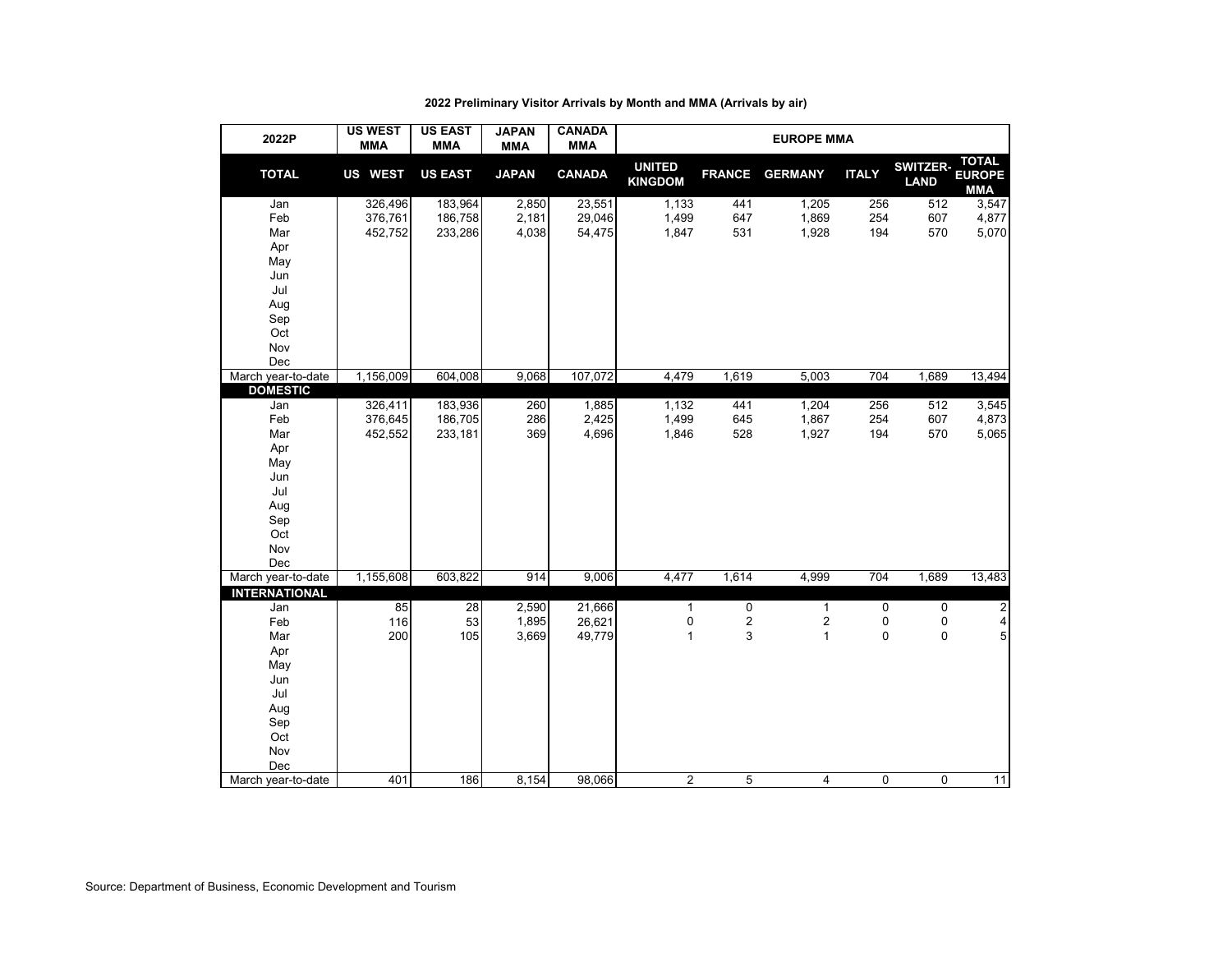| 2021P                | <b>US WEST</b><br><b>MMA</b> | <b>US EAST</b><br><b>MMA</b> | <b>JAPAN</b><br><b>MMA</b> | <b>CANADA</b><br><b>MMA</b> | <b>EUROPE MMA</b>               |                |                  |              |                                |                                             |  |  |  |
|----------------------|------------------------------|------------------------------|----------------------------|-----------------------------|---------------------------------|----------------|------------------|--------------|--------------------------------|---------------------------------------------|--|--|--|
| <b>TOTAL</b>         | US WEST                      | <b>US EAST</b>               | <b>JAPAN</b>               | <b>CANADA</b>               | <b>UNITED</b><br><b>KINGDOM</b> | <b>FRANCE</b>  | <b>GERMANY</b>   | <b>ITALY</b> | <b>SWITZER-</b><br><b>LAND</b> | <b>TOTAL</b><br><b>EUROPE</b><br><b>MMA</b> |  |  |  |
| Jan                  | 112,020                      | 50,788                       | 1,165                      | 2,898                       | 142                             | 25             | 78               | 23           | 67                             | 334                                         |  |  |  |
| Feb                  | 164,861                      | 63,899                       | 695                        | 493                         | 168                             | 39             | 49               | 26           | 36                             | 317                                         |  |  |  |
| Mar                  | 296,117                      | 133,162                      | 1,051                      | 326                         | 307                             | 51             | 82               | 17           | 83                             | 539                                         |  |  |  |
| Apr                  | 352,147                      | 119,189                      | 1,367                      | 527                         | 368                             | 61             | 103              | 33           | 141                            | 706                                         |  |  |  |
| May                  | 418,956                      | 193,501                      | 1,312                      | 564                         | 511                             | 92             | 123              | 55           | 161                            | 942                                         |  |  |  |
| Jun                  | 521,796                      | 247,382                      | 1,859                      | 627                         | 553                             | 84             | 147              | 27           | 192                            | 1,003                                       |  |  |  |
| Jul                  | 578,629                      | 272,821                      | 2,817                      | 1,999                       | 638                             | 56             | 192              | 62           | 255                            | 1,203                                       |  |  |  |
| Aug                  | 469,181                      | 223,124                      | 3,005                      | 6,154                       | 646                             | 142            | 407              | 112          | 229                            | 1,536                                       |  |  |  |
| Sep                  | 338,680                      | 145,626                      | 1,769                      | 4,326                       | 371                             | 94             | 298              | 50           | 239                            | 1,052                                       |  |  |  |
| Oct                  | 364,687                      | 157,003                      | 2,155                      | 9,657                       | 377                             | 132            | 251              | 45           | 198                            | 1,002                                       |  |  |  |
| Nov                  | 409,864                      | 156,004                      | 2,589                      | 22,045                      | 1,119                           | 393            | 1,069            | 201          | 523                            | 3,306                                       |  |  |  |
| Dec                  | 447,089                      | 228,834                      | 4,448                      | 36,876                      | 1,696                           | 437            | 1,609            | 473          | 677                            | 4,892                                       |  |  |  |
| March year-to-date   | 572,998                      | 247,849                      | 2,910                      | 3,716                       | 617                             | 115            | 208              | 66           | 185                            | 1,191                                       |  |  |  |
| <b>DOMESTIC</b>      |                              |                              |                            |                             |                                 |                |                  |              |                                |                                             |  |  |  |
| Jan                  | 111,953                      | 50,788                       | 41                         | 542                         | 142                             | 25             | 78               | 23           | 67                             | 334                                         |  |  |  |
| Feb                  | 164,859                      | 63,898                       | 53                         | 238                         | 168                             | 39             | 49               | 26           | 36                             | 317                                         |  |  |  |
| Mar                  | 296,111                      | 133,161                      | 101                        | 217                         | 307                             | 51             | 82               | 17           | 83                             | 539                                         |  |  |  |
| Apr                  | 352,147                      | 119,188                      | 102                        | 391                         | 368                             | 61             | 103              | 33           | 141                            | 706                                         |  |  |  |
| May                  | 418,953                      | 193,500                      | 147                        | 535                         | 511                             | 92             | 123              | 55           | 161                            | 942                                         |  |  |  |
| Jun                  | 521,789                      | 247,381                      | 215                        | 627                         | 553                             | 84             | 147              | 27           | 192                            | 1,003                                       |  |  |  |
| Jul                  | 578,585                      | 272,819                      | 296                        | 1,719                       | 638                             | 56             | 192              | 62           | 255                            | 1,203                                       |  |  |  |
| Aug                  | 469,032                      | 223,117                      | 336                        | 2,451                       | 645                             | 142            | 407              | 112          | 229                            | 1,535                                       |  |  |  |
| Sep                  | 338,590                      | 145,626                      | 198                        | 2,081                       | 371                             | 94             | 298              | 50           | 239                            | 1,052                                       |  |  |  |
| Oct                  | 364,554                      | 157,002                      | 180                        | 2,859                       | 377                             | 132            | 251              | 45           | 198                            | 1,002                                       |  |  |  |
| Nov                  | 409,614                      | 156,002                      | 321                        | 2,093                       | 1,119                           | 393            | 1,069            | 201          | 523                            | 3,306                                       |  |  |  |
| Dec                  | 446.980                      | 228,821                      | 422                        | 2.529                       | 1,694                           | 435            | 1,608            | 473          | 677                            | 4,887                                       |  |  |  |
| March year-to-date   | 572,923                      | 247,847                      | 194                        | 996                         | 617                             | 115            | $\overline{208}$ | 66           | 185                            | 1,191                                       |  |  |  |
| <b>INTERNATIONAL</b> |                              |                              |                            |                             |                                 |                |                  |              |                                |                                             |  |  |  |
| Jan                  | 67                           | 0                            | 1,124                      | 2,356                       | $\mathbf 0$                     | 0              | 0                | $\mathbf 0$  | 0                              | 0                                           |  |  |  |
| Feb                  | 2                            | 1                            | 642                        | 255                         | $\pmb{0}$                       | 0              | 0                | $\pmb{0}$    | 0                              | $\mathbf 0$                                 |  |  |  |
| Mar                  | 6                            |                              | 950                        | 109                         | 0                               | 0              | 0                | 0            | 0                              | 0                                           |  |  |  |
| Apr                  | 0                            |                              | 1,265                      | 136                         | 0                               | 0              | 0                | 0            | 0                              | 0                                           |  |  |  |
| May                  | 3                            |                              | 1,165                      | 29                          | 0                               | 0              | 0                | 0            | 0                              | 0                                           |  |  |  |
| Jun                  | $\overline{7}$               |                              | 1,644                      | $\mathbf 0$                 | 0                               | 0              | 0                | 0            | $\mathbf 0$                    | 0                                           |  |  |  |
| Jul                  | 44                           | 2                            | 2,521                      | 280                         | 0                               | 0              | 0                | 0            | 0                              | 0                                           |  |  |  |
| Aug                  | 149                          | 7                            | 2,669                      | 3,703                       | 1                               | 0              | 0                | 0            | 0                              | 1                                           |  |  |  |
| Sep                  | 90                           | 0                            | 1,571                      | 2,245                       | 0                               | 0              | 0                | $\Omega$     | 0                              | 0                                           |  |  |  |
| Oct                  | 133                          | 1                            | 1,975                      | 6,798                       | 0                               | 0              | 0                | 0            | 0                              | 0                                           |  |  |  |
| Nov                  | 250                          | $\overline{2}$               | 2,268                      | 19,952                      | 0                               | 0              | 0                | 0            | 0                              | 0                                           |  |  |  |
| Dec                  | 109                          | 13                           | 4,026                      | 34,347                      | $\overline{2}$                  | $\overline{2}$ | 1                | $\mathbf{0}$ | $\mathbf 0$                    | 5                                           |  |  |  |
| March year-to-date   | 75                           | $\overline{2}$               | 2,716                      | 2,720                       | $\overline{0}$                  | 0              | $\Omega$         | $\Omega$     | 0                              | 0                                           |  |  |  |

# **2021 Preliminary Visitor Arrivals by Month and MMA (Arrivals by air)**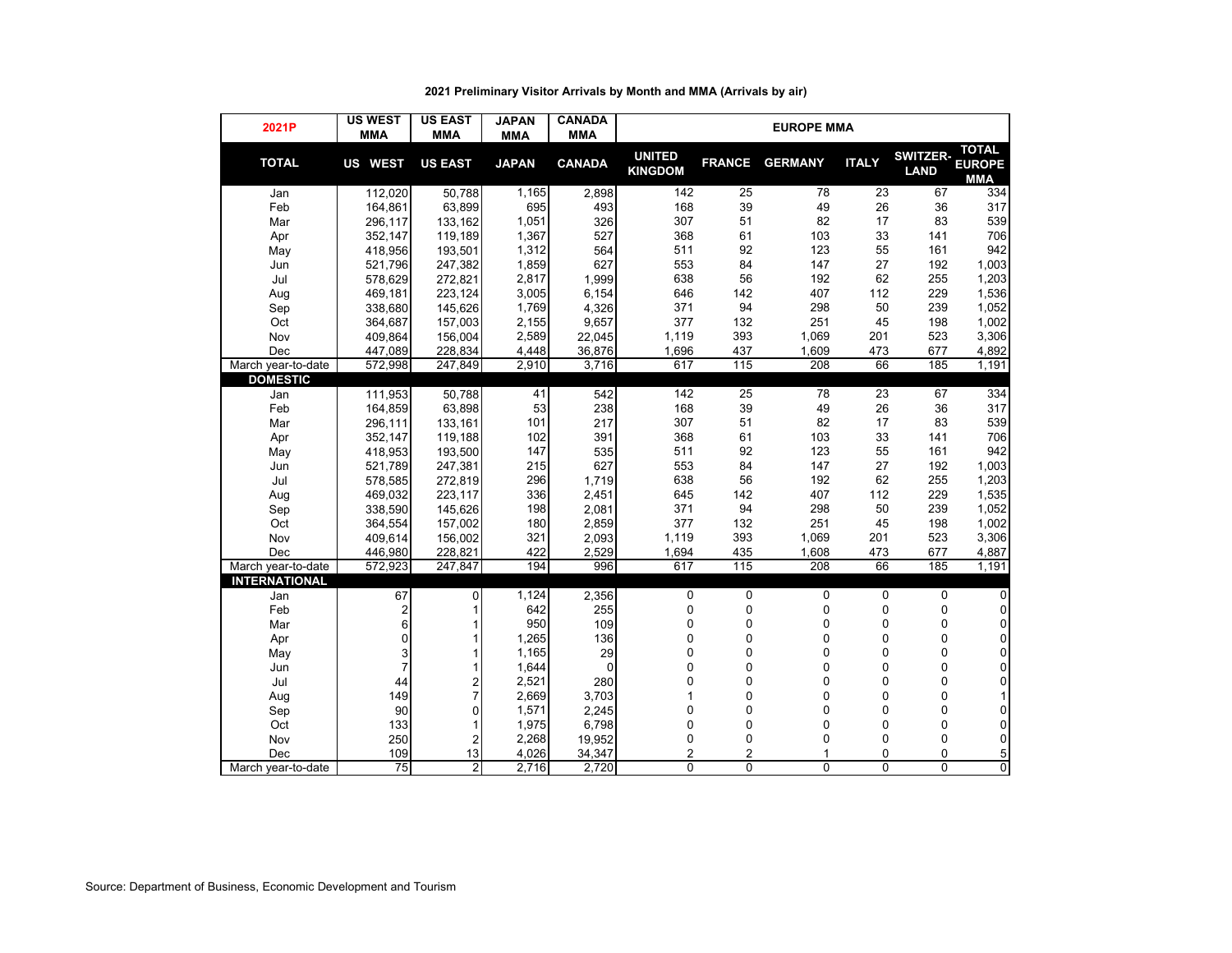| % change             | <b>US WEST</b><br><b>MMA</b> | <b>US EAST</b><br><b>MMA</b> | <b>JAPAN</b><br><b>MMA</b> | .<br><b>CANADA</b><br><b>MMA</b> |                                 |               | <b>EUROPE MMA</b> |              |                                |                                             |
|----------------------|------------------------------|------------------------------|----------------------------|----------------------------------|---------------------------------|---------------|-------------------|--------------|--------------------------------|---------------------------------------------|
| <b>TOTAL</b>         | US WEST                      | <b>US EAST</b>               | <b>JAPAN</b>               | <b>CANADA</b>                    | <b>UNITED</b><br><b>KINGDOM</b> | <b>FRANCE</b> | <b>GERMANY</b>    | <b>ITALY</b> | <b>SWITZER-</b><br><b>LAND</b> | <b>TOTAL</b><br><b>EUROPE</b><br><b>MMA</b> |
| Jan                  | 191.5                        | 262.2                        | 144.7                      | 712.7                            | 698.6                           | 1672.1        | 1453.7            | 1012.9       | 664.0                          | 961.0                                       |
| Feb                  | 128.5                        | 192.3                        | 214.0                      | 5796.1                           | 793.6                           | 1556.5        | 3737.6            | 879.8        | 1603.7                         | 1437.9                                      |
| Mar                  | 52.9                         | 75.2                         | 284.3                      | 16625.8                          | 501.7                           | 937.3         | 2262.1            | 1048.2       | 588.9                          | 839.9                                       |
| Apr                  |                              |                              |                            |                                  |                                 |               |                   |              |                                |                                             |
| May                  |                              |                              |                            |                                  |                                 |               |                   |              |                                |                                             |
| Jun                  |                              |                              |                            |                                  |                                 |               |                   |              |                                |                                             |
| Jul                  |                              |                              |                            |                                  |                                 |               |                   |              |                                |                                             |
| Aug                  |                              |                              |                            |                                  |                                 |               |                   |              |                                |                                             |
| Sep                  |                              |                              |                            |                                  |                                 |               |                   |              |                                |                                             |
| Oct                  |                              |                              |                            |                                  |                                 |               |                   |              |                                |                                             |
| Nov                  |                              |                              |                            |                                  |                                 |               |                   |              |                                |                                             |
| Dec                  |                              |                              |                            |                                  |                                 |               |                   |              |                                |                                             |
| March year-to-date   | 101.7                        | 143.7                        | 211.6                      | 2781.3                           | 626.4                           | 1306.1        | 2306.1            | 969.6        | 811.2                          | 1033.1                                      |
| <b>DOMESTIC</b>      |                              |                              |                            |                                  |                                 |               |                   |              |                                |                                             |
| Jan                  | 191.6                        | 262.2                        | 539.5                      | 247.9                            | 697.9                           | 1672.1        | 1452.4            | 1012.9       | 664.0                          | 960.4                                       |
| Feb                  | 128.5                        | 192.2                        | 443.9                      | 920.5                            | 793.6                           | 1551.3        | 3733.5            | 879.8        | 1603.7                         | 1436.6                                      |
| Mar                  | 52.8                         | 75.1                         | 266.0                      | 2067.2                           | 501.4                           | 931.5         | 2260.9            | 1048.2       | 588.9                          | 839.0                                       |
| Apr                  |                              |                              |                            |                                  |                                 |               |                   |              |                                |                                             |
| May                  |                              |                              |                            |                                  |                                 |               |                   |              |                                |                                             |
| Jun                  |                              |                              |                            |                                  |                                 |               |                   |              |                                |                                             |
| Jul                  |                              |                              |                            |                                  |                                 |               |                   |              |                                |                                             |
| Aug                  |                              |                              |                            |                                  |                                 |               |                   |              |                                |                                             |
| Sep<br>Oct           |                              |                              |                            |                                  |                                 |               |                   |              |                                |                                             |
| Nov                  |                              |                              |                            |                                  |                                 |               |                   |              |                                |                                             |
| Dec                  |                              |                              |                            |                                  |                                 |               |                   |              |                                |                                             |
| March year-to-date   | 101.7                        | 143.6                        | 371.5                      | 804.1                            | 626.1                           | 1301.8        | 2304.2            | 969.6        | 811.2                          | 1032.2                                      |
| <b>INTERNATIONAL</b> |                              |                              |                            |                                  |                                 |               |                   |              |                                |                                             |
| Jan                  | 26.9                         | NA                           | 130.4                      | 819.6                            | <b>NA</b>                       | <b>NA</b>     | <b>NA</b>         | NA           | <b>NA</b>                      | <b>NA</b>                                   |
| Feb                  | 5700.0                       | <b>NA</b>                    | 195.2                      | 10339.6                          | <b>NA</b>                       | <b>NA</b>     | <b>NA</b>         | <b>NA</b>    | <b>NA</b>                      | <b>NA</b>                                   |
| Mar                  | 3233.3                       | <b>NA</b>                    | 286.2                      | 45568.8                          | <b>NA</b>                       | <b>NA</b>     | <b>NA</b>         | <b>NA</b>    | <b>NA</b>                      | <b>NA</b>                                   |
| Apr                  |                              |                              |                            |                                  |                                 |               |                   |              |                                |                                             |
| May                  |                              |                              |                            |                                  |                                 |               |                   |              |                                |                                             |
| Jun                  |                              |                              |                            |                                  |                                 |               |                   |              |                                |                                             |
| Jul                  |                              |                              |                            |                                  |                                 |               |                   |              |                                |                                             |
| Aug                  |                              |                              |                            |                                  |                                 |               |                   |              |                                |                                             |
| Sep                  |                              |                              |                            |                                  |                                 |               |                   |              |                                |                                             |
| Oct                  |                              |                              |                            |                                  |                                 |               |                   |              |                                |                                             |
| Nov                  |                              |                              |                            |                                  |                                 |               |                   |              |                                |                                             |
| Dec                  |                              |                              |                            |                                  |                                 |               |                   |              |                                |                                             |
| March year-to-date   | 434.7                        | <b>NA</b>                    | 200.2                      | 3505.4                           | <b>NA</b>                       | <b>NA</b>     | <b>NA</b>         | <b>NA</b>    | <b>NA</b>                      | <b>NA</b>                                   |

### **% change 2022P vs. 2021P Visitor Arrivals by Month and MMA (Arrivals by Air)**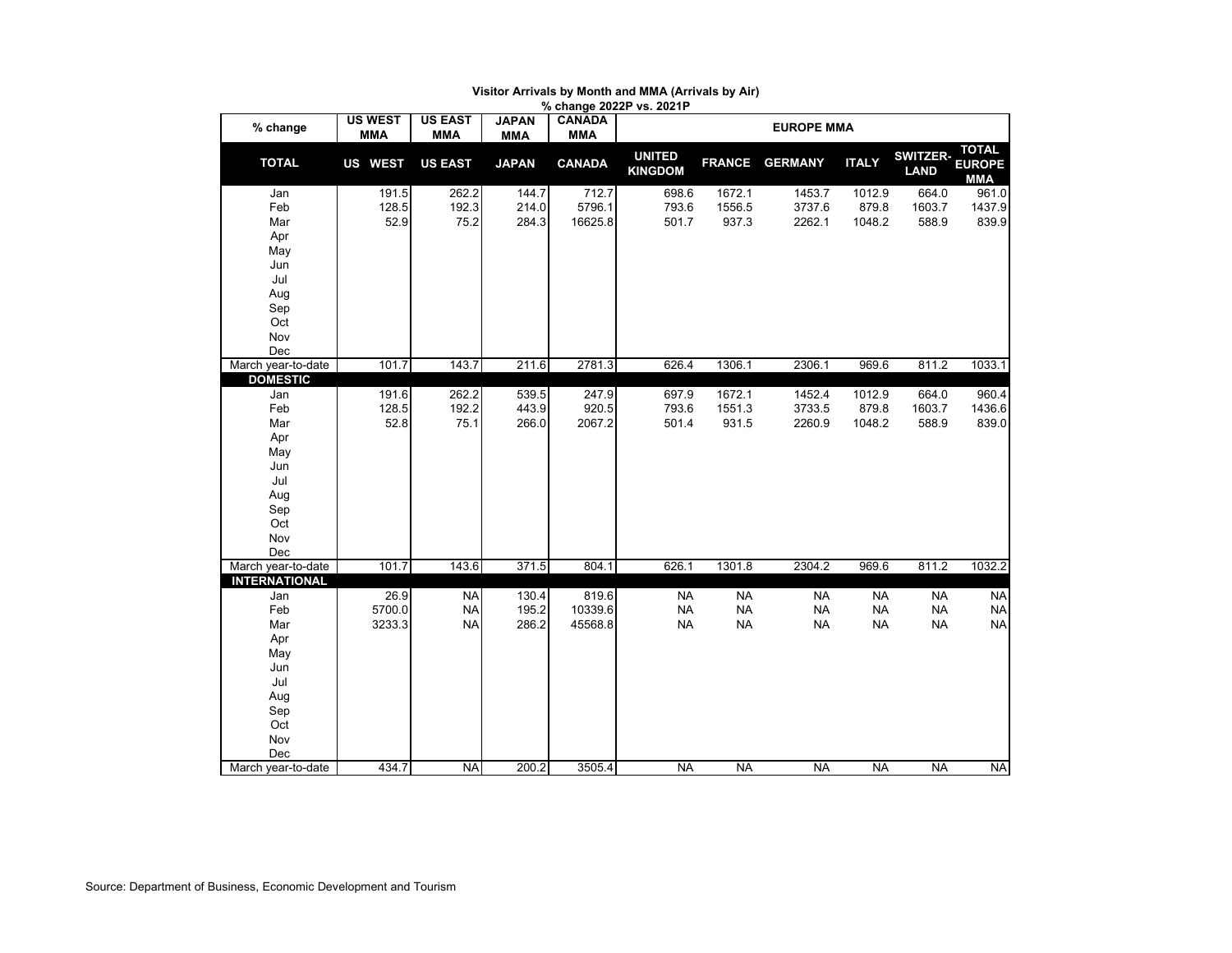| 2022P                                                                                                    | <b>OCEANIA MMA</b>           |                                    |                                              | <b>OTHER ASIA MMA</b> |                                 |                         |                              |                                  |                                             |                                     | <b>LATIN AMERICA MMA</b> | <b>OTHER</b><br><b>MMA</b> | <b>TOTAL</b>                                   |                            |                                 |
|----------------------------------------------------------------------------------------------------------|------------------------------|------------------------------------|----------------------------------------------|-----------------------|---------------------------------|-------------------------|------------------------------|----------------------------------|---------------------------------------------|-------------------------------------|--------------------------|----------------------------|------------------------------------------------|----------------------------|---------------------------------|
| <b>TOTAL</b>                                                                                             | <b>AUSTRA-</b><br><b>LIA</b> | <b>NEW</b><br><b>ZEALAND</b>       | <b>TOTAL</b><br><b>OCEANIA</b><br><b>MMA</b> | <b>CHINA</b>          | <b>HONG</b><br><b>KONG</b>      | <b>KOREA</b>            | <b>SINGA-</b><br><b>PORE</b> | <b>TAIWAN</b>                    | <b>TOTAL</b><br><b>OTHER</b><br><b>ASIA</b> | <b>ARGEN-</b><br><b>TINA</b>        |                          | <b>BRAZIL MEXICO</b>       | <b>TOTAL</b><br><b>LATIN</b><br><b>AMERICA</b> | <b>OTHER</b>               | <b>TOTAL</b><br><b>VISITORS</b> |
| Jan<br>Feb<br>Mar<br>Apr<br>May<br>Jun<br>Jul                                                            | 4,222<br>1,956<br>7,104      | 224<br>276<br>299                  | 4,446<br>2,232<br>7,403                      | 789<br>358<br>1,560   | 182<br>201<br>338               | 2,126<br>1,500<br>2,219 | 138<br>164<br>212            | 105<br>63<br>160                 | 3,340<br>2,287<br>4,489                     | 435<br>388<br>365                   | 393<br>398<br>341        | 508<br>555<br>560          | 1,335<br>1,341<br>1,266                        | 17,650<br>18,209<br>22,936 | 567,179<br>623,691<br>785,715   |
| Aug<br>Sep<br>Oct<br>Nov<br>Dec                                                                          |                              |                                    |                                              |                       |                                 |                         |                              |                                  |                                             |                                     |                          |                            |                                                |                            |                                 |
| March year-to-date<br><b>DOMESTIC</b>                                                                    | 13,282                       | 799                                | 14,081                                       | 2,708                 | 721                             | 5,846                   | 513                          | 328                              | 10,115                                      | 1,187                               | 1,132                    | 1,623                      | 3,942                                          | 58,795                     | 1,976,585                       |
| Jan<br>Feb<br>Mar<br>Apr<br>May<br>Jun<br>Jul<br>Aug<br>Sep<br>Oct<br>Nov<br>Dec                         | 1,087<br>480<br>695          | 222<br>276<br>299                  | 1,309<br>756<br>994                          | 789<br>358<br>1,560   | 182<br>201<br>338               | 341<br>300<br>431       | 135<br>164<br>211            | 105<br>63<br>159                 | 1,552<br>1,087<br>2,699                     | 434<br>388<br>364                   | 393<br>398<br>341        | 508<br>555<br>560          | 1,334<br>1,341<br>1,265                        | 13,424<br>14,835<br>16,887 | 533,656<br>588,952<br>717,708   |
| March year-to-date                                                                                       | 2,262                        | 797                                | 3,059                                        | 2,708                 | 721                             | 1,073                   | 509                          | 327                              | 5,337                                       | 1,185                               | 1,132                    | 1,623                      | 3,940                                          | 45,146                     | 1,840,316                       |
| <b>INTERNATIONAL</b><br>Jan<br>Feb<br>Mar<br>Apr<br>May<br>Jun<br>Jul<br>Aug<br>Sep<br>Oct<br>Nov<br>Dec | 3,135<br>1,476<br>6,409      | $\overline{2}$<br>0<br>$\mathbf 0$ | 3,137<br>1,476<br>6,409                      | 0<br>0<br>$\mathbf 0$ | $\mathbf 0$<br>0<br>$\mathbf 0$ | 1,785<br>1,200<br>1,788 | 3<br>0<br>$\mathbf{1}$       | 0<br>$\mathbf 0$<br>$\mathbf{1}$ | 1,788<br>1,200<br>1,790                     | $\overline{1}$<br>0<br>$\mathbf{1}$ | 0<br>0<br>$\mathbf 0$    | 0<br>0<br>$\mathbf 0$      | $\mathbf{1}$<br>0<br>1                         | 4,226<br>3,374<br>6,049    | 33,523<br>34,739<br>68,007      |
| March year-to-date                                                                                       | 11,020                       | $\overline{2}$                     | 11,022                                       | $\mathbf 0$           | $\mathbf 0$                     | 4,773                   | 4                            | $\mathbf{1}$                     | 4,778                                       | $\overline{2}$                      | $\mathbf 0$              | 0                          | $\mathbf{2}$                                   | 13,649                     | 136,269                         |

# **2022 Preliminary Visitor Arrivals by Month and MMA (Arrivals by air) continued**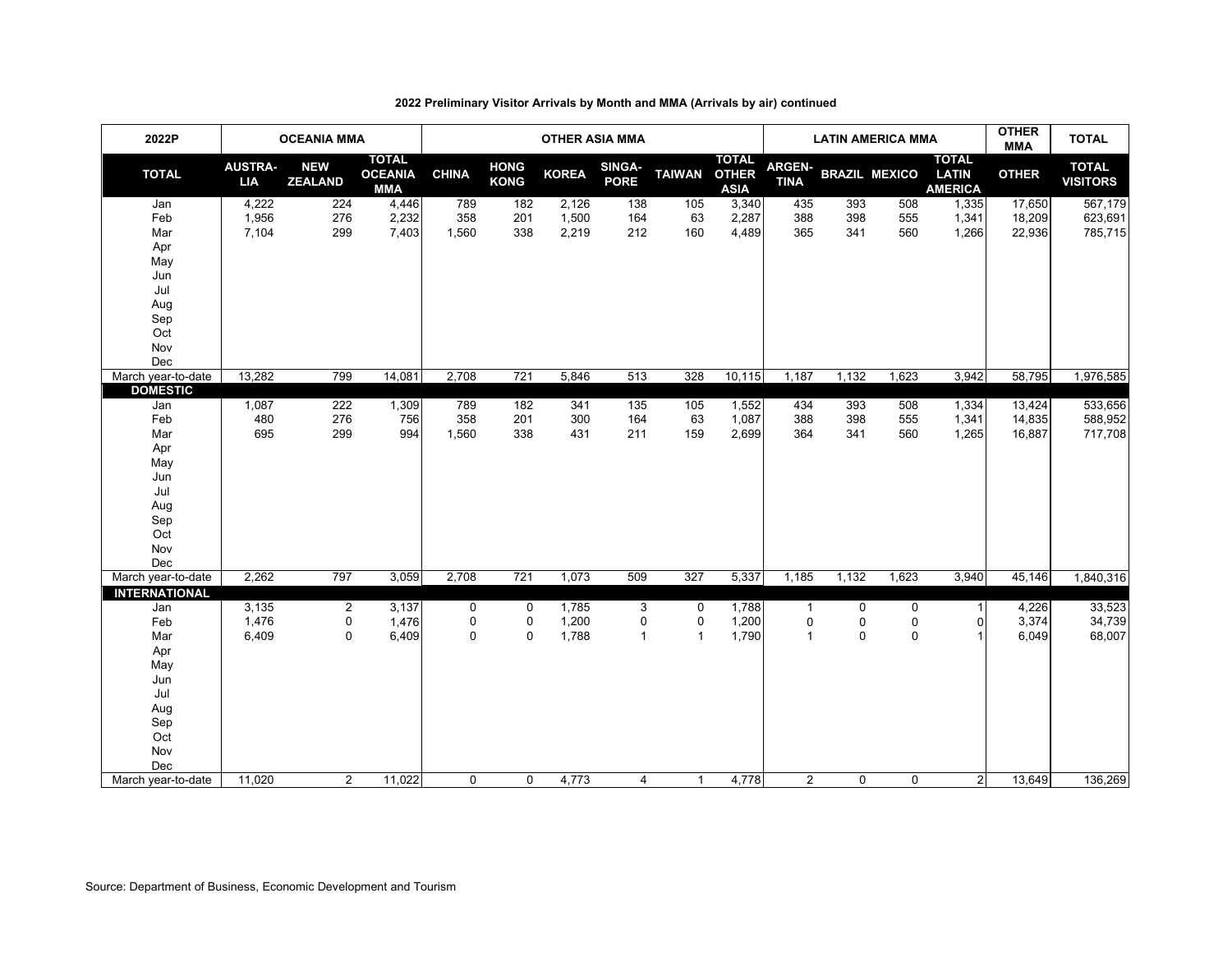| 2021P                | <b>OCEANIA MMA</b>           |                              |                                              | <b>OTHER ASIA MMA</b> |                            |              |                       |                |                                             |                              | <b>LATIN AMERICA MMA</b> | <b>OTHER</b><br><b>MMA</b> | <b>TOTAL</b>                                   |              |                                 |
|----------------------|------------------------------|------------------------------|----------------------------------------------|-----------------------|----------------------------|--------------|-----------------------|----------------|---------------------------------------------|------------------------------|--------------------------|----------------------------|------------------------------------------------|--------------|---------------------------------|
| <b>TOTAL</b>         | <b>AUSTRA-</b><br><b>LIA</b> | <b>NEW</b><br><b>ZEALAND</b> | <b>TOTAL</b><br><b>OCEANIA</b><br><b>MMA</b> | <b>CHINA</b>          | <b>HONG</b><br><b>KONG</b> | <b>KOREA</b> | SINGA-<br><b>PORE</b> | <b>TAIWAN</b>  | <b>TOTAL</b><br><b>OTHER</b><br><b>ASIA</b> | <b>ARGEN-</b><br><b>TINA</b> |                          | <b>BRAZIL MEXICO</b>       | <b>TOTAL</b><br><b>LATIN</b><br><b>AMERICA</b> | <b>OTHER</b> | <b>TOTAL</b><br><b>VISITORS</b> |
| Jan                  | 48                           | 74                           | 122                                          | 98                    | 51                         | 230          | 12                    | 12             | 402                                         | 151                          | 18                       | 111                        | 281                                            | 3,966        | 171,976                         |
| Feb                  | 26                           | 30                           | 55                                           | 74                    | 30                         | 242          | 16                    | 11             | 373                                         | 90                           | 29                       | 74                         | 193                                            | 4,397        | 235,283                         |
| Mar                  | 29                           | 114                          | 143                                          | 135                   | 84                         | 306          | 28                    | 26             | 580                                         | 77                           | 42                       | 246                        | 365                                            | 7,502        | 439,785                         |
| Apr                  | 46                           | 103                          | 149                                          | 159                   | 105                        | 435          | 28                    | 58             | 785                                         | 95                           | 36                       | 304                        | 434                                            | 8,767        | 484,071                         |
| May                  | 64                           | 157                          | 221                                          | 655                   | 193                        | 494          | 55                    | 90             | 1,487                                       | 105                          | 115                      | 468                        | 689                                            | 12,008       | 629,681                         |
| Jun                  | 52                           | 226                          | 278                                          | 572                   | 218                        | 722          | 107                   | 117            | 1,737                                       | 121                          | 91                       | 579                        | 791                                            | 15,581       | 791,053                         |
| Jul                  | 96                           | 256                          | 352                                          | 447                   | 274                        | 1,108        | 109                   | 135            | 2,073                                       | 161                          | 141                      | 897                        | 1,199                                          | 18,460       | 879,551                         |
| Aug                  | 114                          | 293                          | 407                                          | 498                   | 205                        | 1,059        | 106                   | 155            | 2,023                                       | 144                          | 140                      | 701                        | 985                                            | 15,978       | 722,393                         |
| Sep                  | 88                           | 142                          | 229                                          | 327                   | 175                        | 1,000        | 60                    | 315            | 1,878                                       | 199                          | 83                       | 767                        | 1,049                                          | 11,252       | 505,861                         |
| Oct                  | 66                           | 164                          | 231                                          | 336                   | 172                        | 1,088        | 84                    | 95             | 1,775                                       | 241                          | 82                       | 473                        | 797                                            | 13,475       | 550,781                         |
| Nov                  | 247                          | 248                          | 495                                          | 827                   | 192                        | 2,604        | 129                   | 210            | 3,962                                       | 226                          | 167                      | 564                        | 957                                            | 14,170       | 613,391                         |
| Dec                  | 3,604                        | 257                          | 3,861                                        | 2,220                 | 260                        | 2,928        | 254                   | 457            | 6,120                                       | 390                          | 415                      | 727                        | 1,532                                          | 20,019       | 753,670                         |
| March year-to-date   | 103                          | 218                          | 320                                          | 307                   | 165                        | 778          | 56                    | 49             | 1,355                                       | 318                          | 89                       | 432                        | 839                                            | 15,865       | 847,044                         |
| <b>DOMESTIC</b>      |                              |                              |                                              |                       |                            |              |                       |                |                                             |                              |                          |                            |                                                |              |                                 |
| Jan                  | 48                           | 74                           | 122                                          | 98                    | 51                         | 115          | 12                    | 12             | 287                                         | 151                          | 18                       | 111                        | 281                                            | 3,537        | 167,885                         |
| Feb                  | 26                           | 30                           | 55                                           | 74                    | 30                         | 48           | 16                    | 11             | 179                                         | 90                           | 29                       | 74                         | 193                                            | 3,831        | 233,623                         |
| Mar                  | 29                           | 114                          | 143                                          | 135                   | 84                         | 92           | 28                    | 24             | 364                                         | 77                           | 42                       | 246                        | 365                                            | 6.948        | 437,949                         |
| Apr                  | 46                           | 103                          | 149                                          | 159                   | 105                        | 151          | 28                    | 58             | 501                                         | 95                           | 36                       | 304                        | 434                                            | 8,176        | 481,794                         |
| May                  | 64                           | 157                          | 221                                          | 655                   | 193                        | 151          | 55                    | 90             | 1,144                                       | 105                          | 115                      | 468                        | 689                                            | 10,816       | 626,948                         |
| Jun                  | 52                           | 226                          | 278                                          | 572                   | 218                        | 234          | 107                   | 117            | 1,249                                       | 121                          | 91                       | 579                        | 791                                            | 14,073       | 787,405                         |
| Jul                  | 96                           | 256                          | 352                                          | 447                   | 274                        | 311          | 109                   | 135            | 1,276                                       | 161                          | 141                      | 897                        | 1,199                                          | 16,842       | 874,289                         |
| Aug                  | 114                          | 293                          | 407                                          | 498                   | 205                        | 319          | 106                   | 155            | 1,283                                       | 144                          | 140                      | 701                        | 985                                            | 14,377       | 713,523                         |
| Sep                  | 88                           | 142                          | 229                                          | 327                   | 175                        | 260          | 60                    | 310            | 1,133                                       | 199                          | 83                       | 767                        | 1,049                                          | 10,233       | 500,191                         |
| Oct                  | 66                           | 164                          | 231                                          | 335                   | 172                        | 219          | 84                    | 95             | 905                                         | 241                          | 82                       | 473                        | 797                                            | 12,012       | 539,541                         |
| Nov                  | 247                          | 248                          | 495                                          | 827                   | 192                        | 376          | 129                   | 208            | 1,732                                       | 226                          | 167                      | 564                        | 957                                            | 12,766       | 587,285                         |
| Dec                  | 350                          | 257                          | 607                                          | 2,219                 | 260                        | 366          | 253                   | 457            | 3,556                                       | 390                          | 415                      | 727                        | 1,532                                          | 16,719       | 706,052                         |
| March year-to-date   | 103                          | 218                          | 320                                          | 307                   | 165                        | 255          | 56                    | 47             | 830                                         | 318                          | 89                       | 432                        | 839                                            | 14,316       | 839,457                         |
| <b>INTERNATIONAL</b> |                              |                              |                                              |                       |                            |              |                       |                |                                             |                              |                          |                            |                                                |              |                                 |
| Jan                  | 0                            | $\mathbf 0$                  | $\Omega$                                     | $\Omega$              | $\mathbf 0$                | 115          | $\mathbf 0$           | $\mathbf 0$    | 115                                         | $\mathbf 0$                  | $\Omega$                 | $\mathbf 0$                | $\Omega$                                       | 429          | 4,091                           |
| Feb                  | $\mathbf 0$                  | $\mathbf 0$                  | 0                                            | $\mathbf 0$           | 0                          | 194          | 0                     | 0              | 194                                         | $\mathbf 0$                  | $\mathbf 0$              | $\mathbf 0$                | 0                                              | 566          | 1,660                           |
| Mar                  |                              | $\mathbf 0$                  | $\mathbf 0$                                  | $\Omega$              | $\Omega$                   | 214          | 0                     | $\overline{2}$ | 216                                         | $\Omega$                     | $\Omega$                 | $\mathbf 0$                | $\mathbf 0$                                    | 554          | 1,836                           |
| Apr                  |                              | $\mathbf{0}$                 | $\Omega$                                     | $\Omega$              | $\Omega$                   | 284          | 0                     | $\mathbf{0}$   | 284                                         | $\Omega$                     | $\Omega$                 | $\Omega$                   | $\Omega$                                       | 591          | 2,277                           |
| May                  |                              | $\Omega$                     | 0                                            | $\Omega$              | $\Omega$                   | 343          | 0                     | $\mathbf 0$    | 343                                         | $\Omega$                     | $\Omega$                 | $\mathbf 0$                | 0                                              | 1,192        | 2,733                           |
| Jun                  |                              | 0                            | $\Omega$                                     | $\Omega$              | $\Omega$                   | 488          | 0                     | $\mathbf 0$    | 488                                         | $\Omega$                     | $\Omega$                 | $\Omega$                   | $\Omega$                                       | 1,508        | 3,648                           |
| Jul                  |                              | $\Omega$                     | 0                                            | $\Omega$              | $\Omega$                   | 797          | 0                     | $\mathbf{0}$   | 797                                         | $\Omega$                     | $\Omega$                 | $\Omega$                   | $\Omega$                                       | 1,618        | 5,262                           |
| Aug                  |                              | $\Omega$                     | $\Omega$                                     | $\Omega$              | $\Omega$                   | 740          | 0                     | $\mathbf 0$    | 740                                         | $\Omega$                     | $\Omega$                 | $\Omega$                   | 0                                              | 1,601        | 8,869                           |
| Sep                  |                              | $\mathbf 0$                  | $\Omega$                                     | $\Omega$              | $\Omega$                   | 740          | 0                     | 5              | 745                                         | 0                            | $\Omega$                 | $\Omega$                   | $\mathbf 0$                                    | 1,019        | 5,670                           |
| Oct                  | $\Omega$                     | $\mathbf 0$                  | $\Omega$                                     |                       | $\mathbf 0$                | 869          | 0                     | $\mathbf 0$    | 870                                         | $\Omega$                     | $\Omega$                 | $\Omega$                   | $\mathbf 0$                                    | 1,463        | 11,240                          |
| Nov                  | $\Omega$                     | $\Omega$                     | U                                            | $\Omega$              | $\Omega$                   | 2,228        | 0                     | $\overline{2}$ | 2,230                                       | $\Omega$                     | $\Omega$                 | $\Omega$                   | $\Omega$                                       | 1,404        | 26,106                          |
| Dec                  | 3,254                        | $\Omega$                     | 3,254                                        |                       | $\mathbf 0$                | 2,562        |                       | $\Omega$       | 2,564                                       | $\Omega$                     | $\Omega$                 | $\Omega$                   | 0                                              | 3,300        | 47,618                          |
| March year-to-date   | $\Omega$                     | $\Omega$                     | $\overline{0}$                               | $\Omega$              | $\Omega$                   | 523          | $\Omega$              | $\overline{2}$ | 525                                         | $\Omega$                     | $\Omega$                 | $\Omega$                   | $\overline{0}$                                 | 1,549        | 7,587                           |

# **2021 Preliminary Visitor Arrivals by Month and MMA (Arrivals by air) continued**